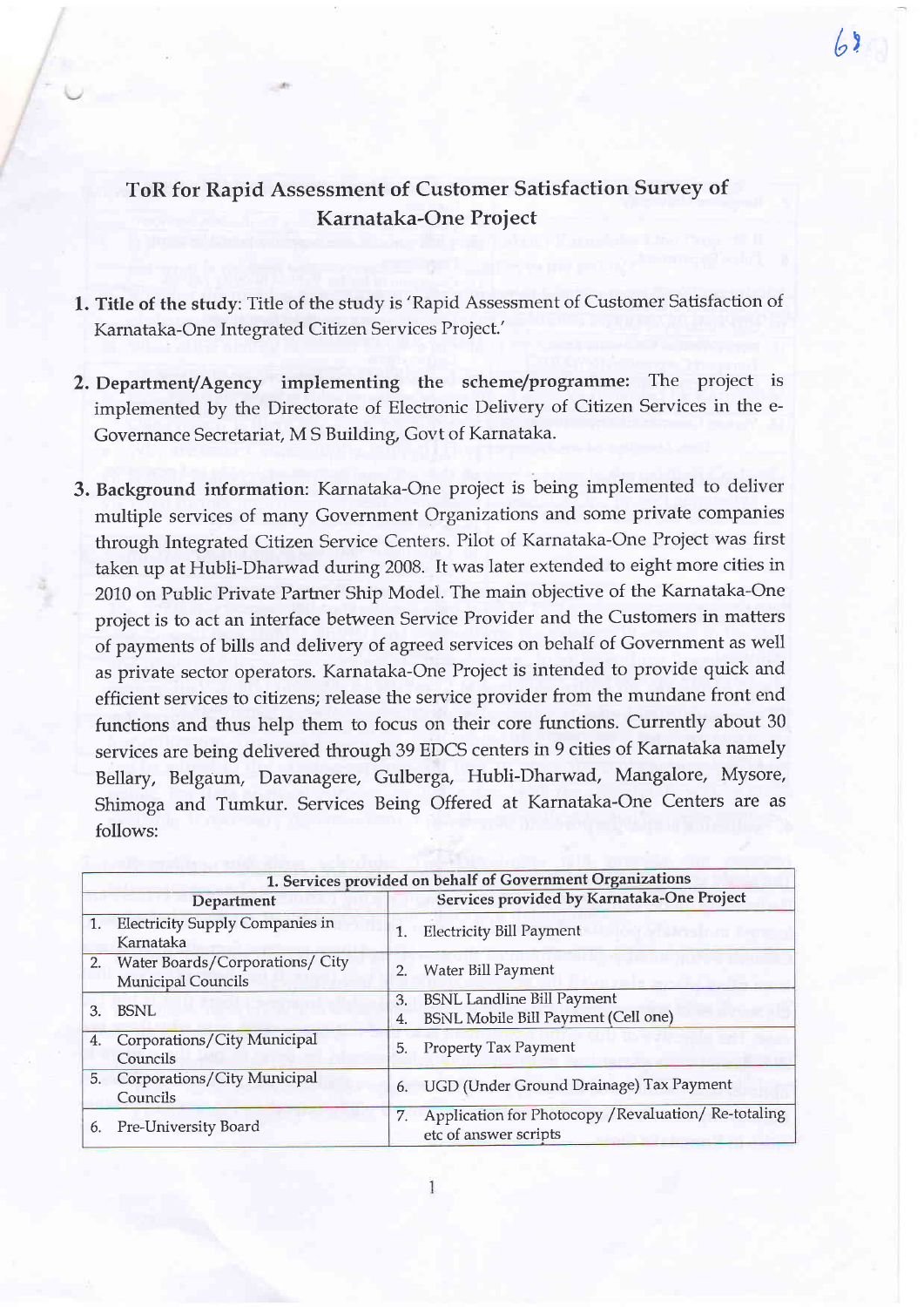|    | <b>Bangalore University</b>              | 8. Payment of Application for Distant Education             |
|----|------------------------------------------|-------------------------------------------------------------|
| 7. |                                          | Courses                                                     |
|    | 8. Police Department                     | Collection of fee for Police Verification Services<br>9.    |
|    |                                          | 10. Collection of fee for Amplifier Sound System            |
|    |                                          | Permission                                                  |
|    |                                          | 11. Collection of fee for Vehicle Enquiry Report            |
| 9. | <b>Transport Department</b>              | 12. Issue of RC Extract (B-Extract)                         |
|    | 10. UID Authority of India               | 13. UID-Status and e-Adhaar Generation                      |
|    | 11. North Western Karnataka Road         | 14. Sale of Bus Passes of State Road Transport              |
|    | Transport Corporation (NWKRTC)           | Corporations                                                |
|    | 12. Chief Electoral Officer of Karnataka | 15. Inclusion of Name/Deletion/Modification/                |
|    |                                          | Transposition of name in the electoral rolls                |
|    | 13. Various Government Departments       | 16. Downloading and Printing various forms of               |
|    |                                          | <b>Government Departments</b>                               |
|    | 14. Regional Passport Office             | 17. Sale of Passport Application                            |
|    |                                          | 18. Online filing of passport application and generation    |
|    |                                          | of Application Reference Number                             |
|    | 15. Karnataka State Road Transport       | 19. Reservation/Booking of Bus Tickets                      |
|    | Corporation                              |                                                             |
|    | 16. Center for e-Governance              | 20. Collection of EMD and tender processing fee for e-      |
|    |                                          | auctions                                                    |
|    |                                          | 2. Services provided on behalf of Private Companies         |
| 1. | <b>Bharathi Airtel</b>                   | Airtel Mobile Phone Bill Payment<br>1.                      |
|    |                                          | Airtel Land Line Bill Payment<br>2.                         |
| 2. | Vodafone                                 | Mobile Bill Payment of Vodafone<br>3.                       |
| 3. | ING Vysya Life Insurance Company         | ING Vysya Life insurance Premium payment<br>4.              |
|    | Ltd                                      |                                                             |
| 4. | Namasthe Media Services                  | Registration for alerts on Government Jobs<br>5.            |
| 5. | Next Drop Smart Water Systems Pvt        | Collection for fee for subscription for SMS alerts on<br>6. |
|    | Ltd                                      | water distribution schedules                                |
| 6. | Idea Cellular Ltd                        | Mobile Bill Payment<br>7.                                   |
|    |                                          |                                                             |

## 4. Evaluation scope, purpose and objectives:

The study covers 39 EDCS Centers in 9 districts. They are established in Public Private Partnership mode with a Software Partner and Banking Partner. Most of the centers are located in densely populated parts of the cities. Each centre has a catchment of its own. Citizens living nearby generally avail the services of these centers. Sometimes, citizens from other places also avail the services. In the last two years, it has been observed that the services of some centers are quite well utilized while in some others that is not the case. The objective of this rapid assessment is to find out the reasons as to why there is a difference in the pattern of utilization and what should be done to put the centers to optimal use. Findings of this study will be used in optimizing the staff and facilities in the existing centers. They will also be kept in mind while extending the services to other cities in Karnataka State.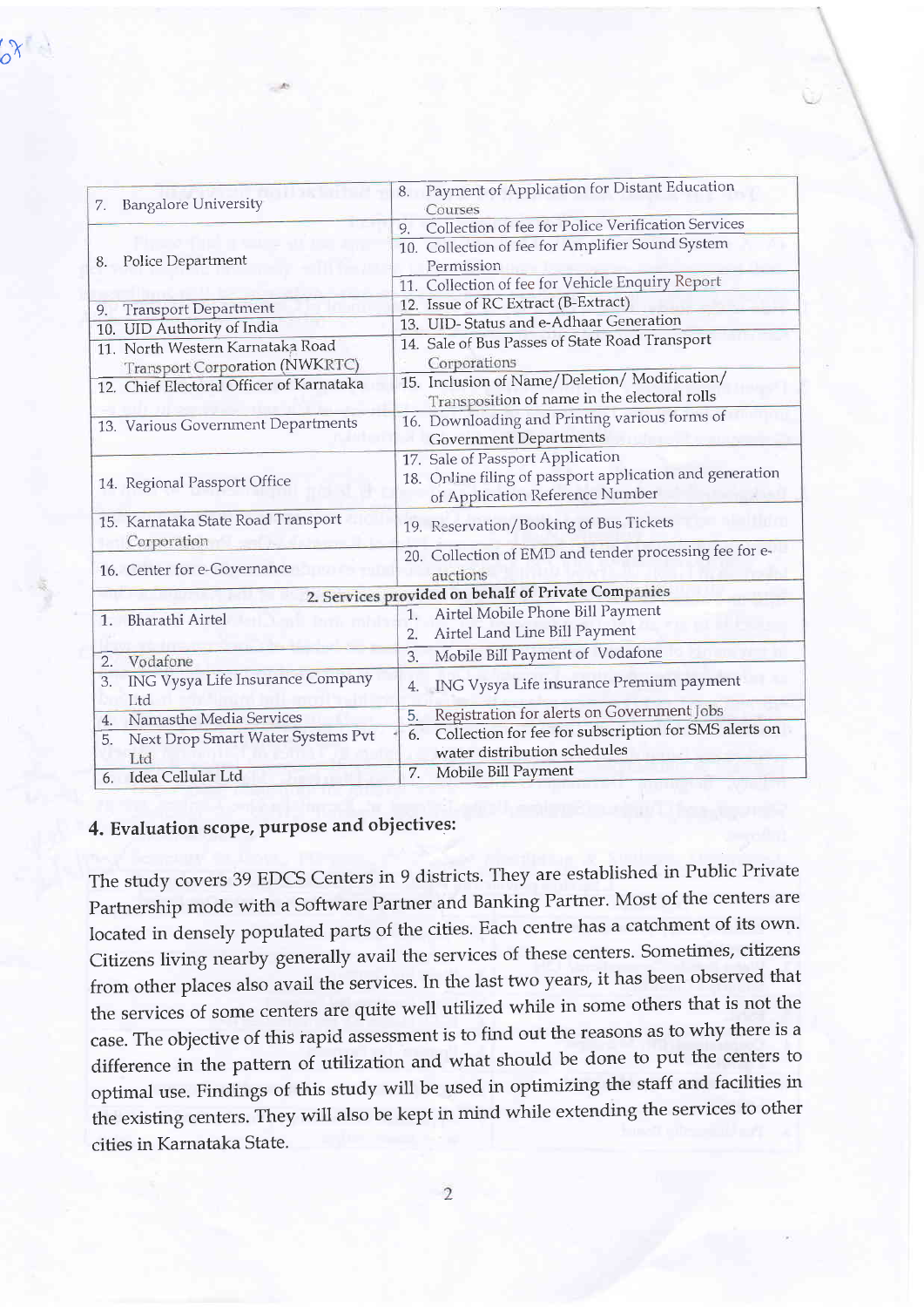- 5. Evaluation questions: Following are the broad questions the study will address:
	- i. Is there sufficient awareness among the public about Karnataka-One Project? If not what is the best way to reach the information to the pubiic?

66

- ii. Whether the number of services and the number of Centers meet the expectations of citizens in the catchment areas? If not, what additional services can be added?
- iii. What is the quality of citizen services provided by Karnataka-One Centers compared to other channels available?
- iv. How satisfied are the citizens with the quality of services provided by Karnataka-One Project? Is there any scope for improving the service quality?
- v. Why are some Centers under-utilized? How to put them to optimal use?
- vi. Is there is any scope for Business Process Re-engineering in the existing Centers?
- vii.What further improvements can be made to Karnataka-One Project generally?

## 6. Evaluation methodologY:

is into the art

Nuclea, stora,

Ville signs of the

The Evaluator is expected to randomly select one or two centers for study from each city. Overall they should survey nine centers from the existing 39 centers in the state and undertake rapid customer satisfaction surveys. In at least three low utilization centers, they should undertake a survey of households within the catchment area of approximately one Kilometer radius around the center and find out the reasons for low utilization. Through this survey, they should also find out what further services can be added to the existing services and how to make the centers more useful for public. For data analysis purpose, available data with the Directorate will be made available. If necessary the consultant could interact with potential business partners.

- 7. Deliverables and time schedule: The Directorate will provide the required information and data to the prospective applicants. Successful Consultant is expected to adhere to the following timelines and deliverables:
	- a. Work Plan for the proposed study should be submitted within one month after the release of first installment of the contract sum.
	- b. Primary data collection should be completed within two months after the work plan is approved bY KEA.
	- c. Draft evaluation report should be submitted within two weeks after completing field data collection for approval by a joint team of KEA and Line Department/Agency officers.